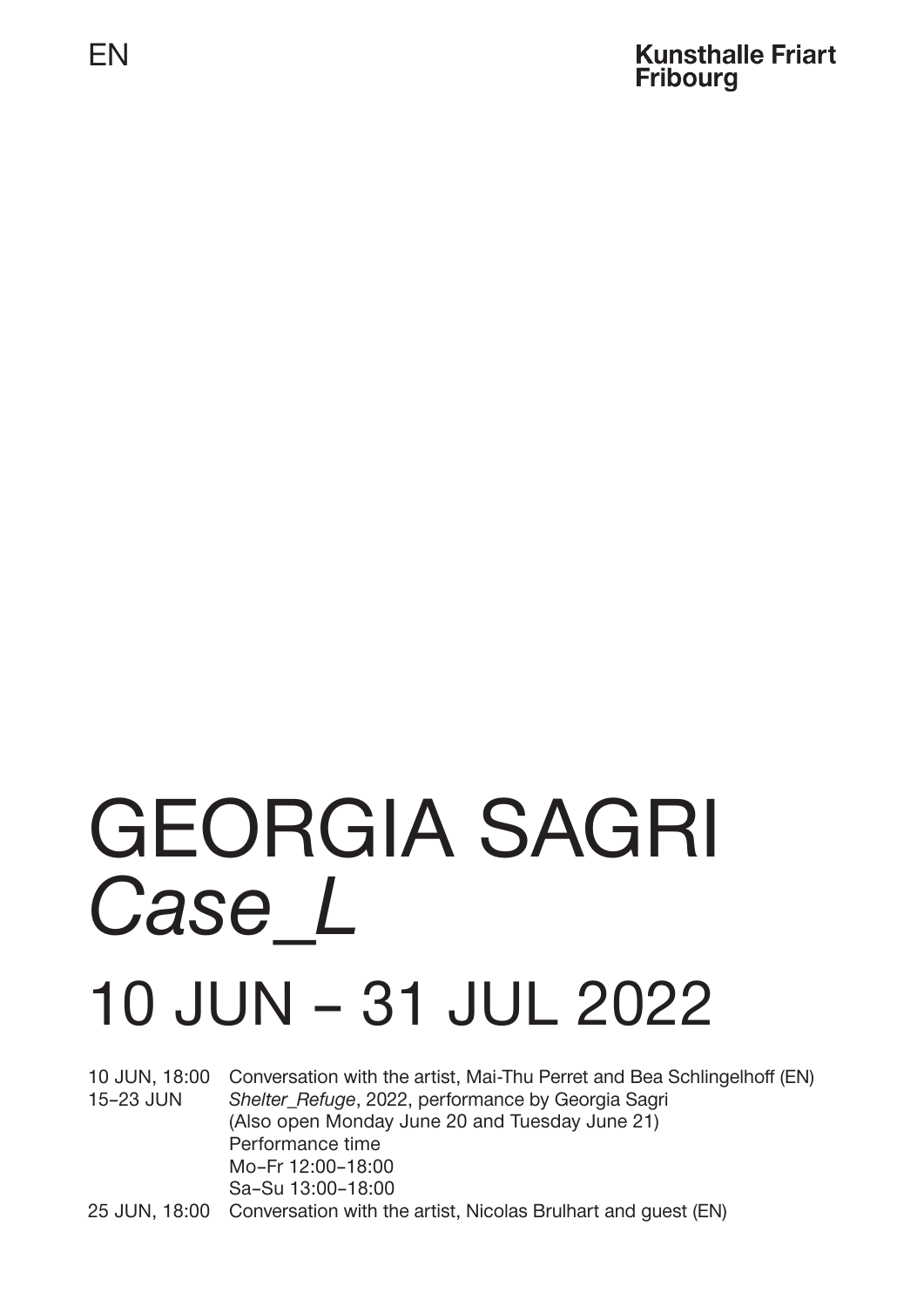**1** *Food Disorder, Treatment, October 15th, 2020* 2020

Charcoal and coloured charcoal on paper, various metallic components 150 × 100 cm

- **2** *Technique 5-1-5, 7-1-7, 12-1-12 with movement of the arms while focusing on the pain of the shoulder, hips and knees* 2020 Charcoal and coloured charcoal on paper, various metallic components 200 × 150 cm
- **3** *Breathing 7-1-7 (rolling)* 2020 Charcoal and coloured charcoal on paper, various metallic components 180 × 150 cm
- **4** *Breathing (5-1-5)* 2020 Charcoal and coloured charcoal on paper, various metallic components 180 × 150 cm
- **5** *Treatment, (κρίση πανικού), 1 Ιουνίου, 2020 [Treatment, panic attack, 1 June 2020]* 2020 Charcoal and coloured charcoal on paper, various metallic components  $150 \times 90$  cm
- **6** *Treatment (panic attack, pain on the chest), 25 May 2020* 2020 Charcoal and coloured charcoal on paper, various metallic components 150 × 90 cm

## **Ground floor**

- **7** *Birthmark* 2022 Laser print on 3M vinyl sticker 198 x 135 cm
- **8** *Humid night, passage, cold cave, organ (left side)* 2022 Egg tempera on wood 60 x 60 x 2 cm
- **9** *Humid night, passage, cold cave, organ (right side)* 2022 Egg tempera on wood 60 x 60 x 2 cm
- **10** *Noon, passage, cave, warm organ (right side)* 2022 Egg tempera on wood 60 x 60 x 2 cm
- **11** *Noon, passage, cave, warm organ (left side)* 2022 Egg tempera on wood 60 x 60 x 2 cm
- **12** *Early morning, cool passage, cave, organ (right side)* 2022 Egg tempera on wood 60 x 60 x 2 cm
- **13** *Early morning, cool passage, cave, organ (left side)* 2022 Egg tempera on wood 60 x 60 x 2 cm



"With IASI, Sagri has over the last decade carefully developed an open process for listening to and scoring the pathologies of bodies under the pressure of our current hyper-capitalist environment. The extension of her art through this integration of her recovery practice collapses the notion of performance in art and performance as imposed on bodies by today's extractive economy. "

Nicolas Brulhart, "Recovery beyond recognition", in Georgia Sagri, *Case\_L*, Kunsthalle Friart, p.3

"Do we remember how to breathe? […] The key to breathing is to remember that it is impossible to breathe alone: even if this is an automatic function of each individual body, breathing is also a social matter and a practice of attention to one's environment. The diaphragm, situated between the thoracic cavity (lungs and heart) and the abdominal cavity (intestines, stomach, liver, etc.), is vital to the health of the human organism. People can also help each other to breathe, or prevent others from breathing – both physically and politically. Learning about breathing is learning about interdependence, not just of people but also of people and other living beings. As Sagri demonstrates again and again, at stake here and now is not only the human, the diaphragm, but also the horizon of an interdependent coexistence. "

Monika Szewczyk, "Diaphragm, or the horizon", in Georgia Sagri, *Case\_L*, Kunsthalle Friart, p.11

"When Georgia Sagri invokes a stage of recovery, we must consider the Greek word for recovery: *ίαση* (pronounced ía'sī), a word which carries multiple implications. Recovery implies healing, but also reclaimed memory and political agency. The phrase 'stage of recovery' can be both medical and theatrical or performative in its implications. How, we might ask, are the two realms connected?"

Monika Szewczyk, "Diaphragm, or the horizon", in Georgia Sagri, *Case\_L*, Kunsthalle Friart, p.9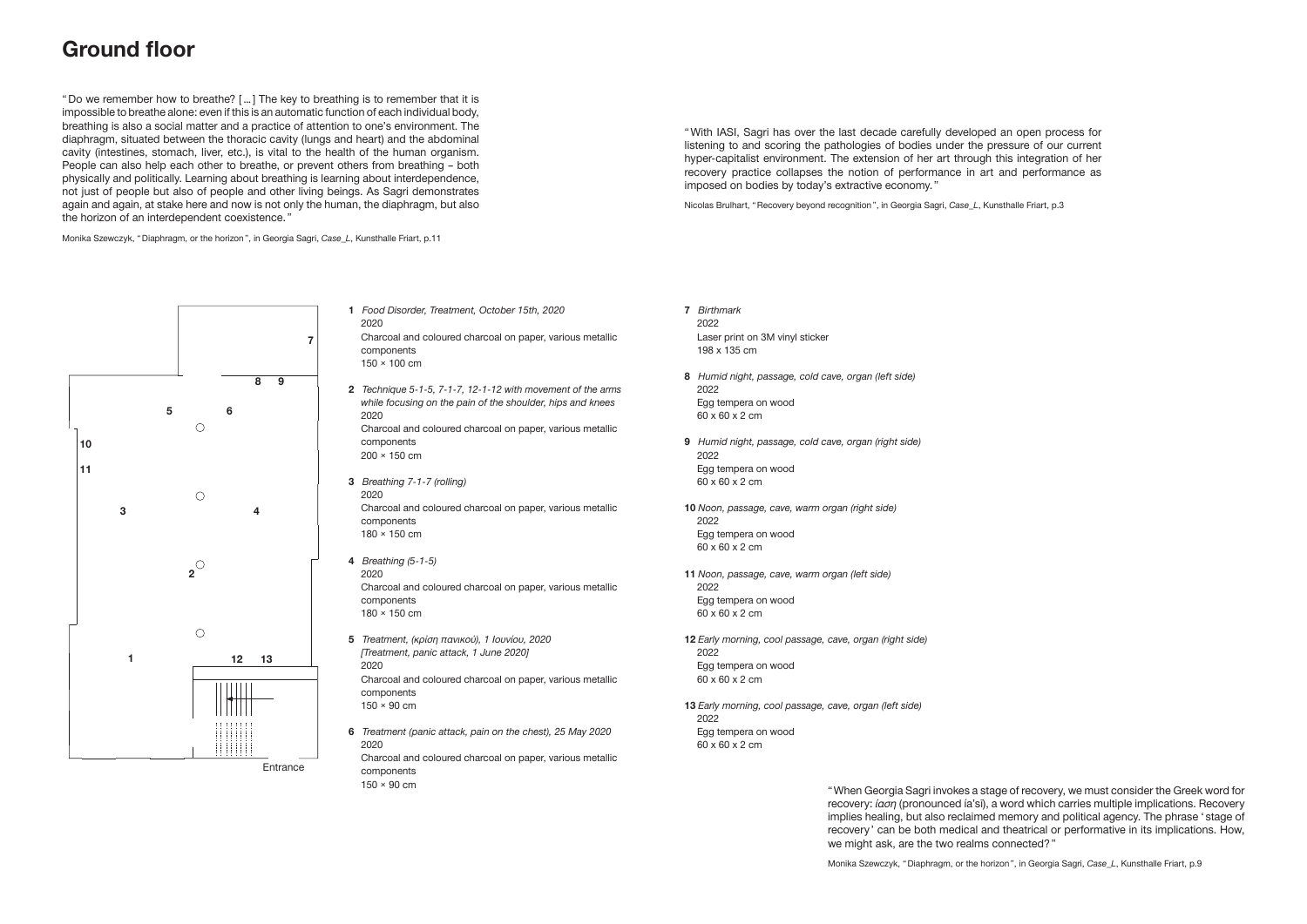## **1st floor**

"What idea of world must one aspire to? Not a world populated with shelters, built so one may escape the world's horrific violences (or escape the world-as-violence). Rather, one must aspire to a sheltering-world: hospitable, nurturing, communal, affirmative of singularities, non-exploitative. […] I find the same aspiration – social and political, corporeal and sensual, aesthetic and philosophical, critical and clinical – in Sagri's practice. Her desire to affirm 'spiritual anarchism' as an experimental dimension of existence requires the aspiration that the whole world become a sheltering-nest. […] A dimension, a body, a life profoundly enfleshed, courageously decisive, collectively breathing with the earth. "

André Lepecki, "Breath-nest ", in Georgia Sagri, *Case\_L*, Kunsthalle Friart, p.17

"There is much mythology about birthmarks and some of it is quite accurate. Scientific papers trace the birthmark to a significant event taking place during pregnancy. A birthmark may reveal an accident, a harm that happened to the carrier of the baby while the baby was still in the womb. If the incident was violent enough to threaten the life of the baby, even to prevent the birth from happening, the birthmark is still more prominent on the skin. In this case, by luck or otherwise, the pregnancy continued, and the baby was born; nevertheless the mark remains. Every birthmark can tell us the story of what happened to cause it.

But what if a mark remains also on the interior organs? What if it is carried as an invisible mark? How could an interior mark be revealed, if there is another, already profoundly visible, on the surface of the skin? It may seem confusing but somehow it makes sense: we are used to looking only at the surface of things. If there is sensitivity in the lungs then the birthmark is just the proof that there is something there, hidden.

The birthmark is the proof, but it is not the only way to understand what has happened. "

Georgia Sagri, "Performance Pathologies ", in Georgia Sagri, *Case\_L*, Kunsthalle Friart, p.23



**14** *Shelter\_Refuge II* 2022 Aluminium frame, wire, palm leaves and water hyacinth 220 × 150 × 110 cm

**15** *Shelter\_Refuge I*

2022

Aluminium frame, wire, palm leaves and water hyacinth 220 × 150 × 110 cm

**16** *Shelter\_Refuge*, 2022, performance, 15-23 June 2022, during regular opening hours, *Case\_L*, Kunsthalle Friart

With contributions from

17 June – Delphine Chapuis Schmitz 18 June – Martina Buzzi 19 June – Lara Dâmaso 22 June – Arianna Sforzini

### **Screening**

The works were selected in collaboration with writer, editor and critique Marina Vishmidt. They highlight the historical trajectories of care and its social impact within contemporary artistic practices.

In screening order

#### **Letícia Parente**

*In*, 1975

Video, black and white, sound, digital copy, 1 min 18 secs Courtesy Galeria Jaqueline Martins, São Paulo

#### **Anna Halprin and Seth Hill**

*Right On (Ceremony of Us)*, 1969 Video, black and white, sound, digital copy, 30 mins Courtesy University of California, Berkeley Art Museum Pacific Film Archive and Jim Newman

#### **Letícia Parente**

*Nordeste*, 1981 Video, colour, sound, digital copy, 1 min 54 secs Courtesy Galeria Jaqueline Martins, São Paulo

#### **Lygia Clark**

*Memória do Corpo (Memory of the Body)*, 1984 Video, colour, sound, digital copy, 30 mins Directed by Mario Carneiro Produced by Solance Padilha Videography by Waltercio Caldas Courtesy 'The World of Lygia Clark' Cultural Association

#### **Letícia Parente**

*Tarefa I*, 1982 Video, colour, sound, digital copy, 1 min 56 secs Courtesy Galeria Jaqueline Martins, São Paulo



" I am moving away from the term 'nature' in search of the practice of recovery. No conclusions then, the work is transitional. If performance is everywhere, then we live on a constant demanding stage of behaviours, announcements, categories. Therefore my practice cannot be but a meticulous observation, an endless curiosity, where performance turns into a medium of inhabitation of all those performances with the promise of their ways of being digested, exorcised and treated. A breaking-apart of labour time and the untouched available body. The practice weaves a regime of associations between reality, bodily familiarity and the new culture of image-making, what I call the contemporary pathologies, which are literally the suffocation of flatness, and the experience of one-dimensionality. "

Georgia Sagri, "Performance Pathologies ", in Georgia Sagri, *Case\_L* , Kunsthalle Friart, pp.19-20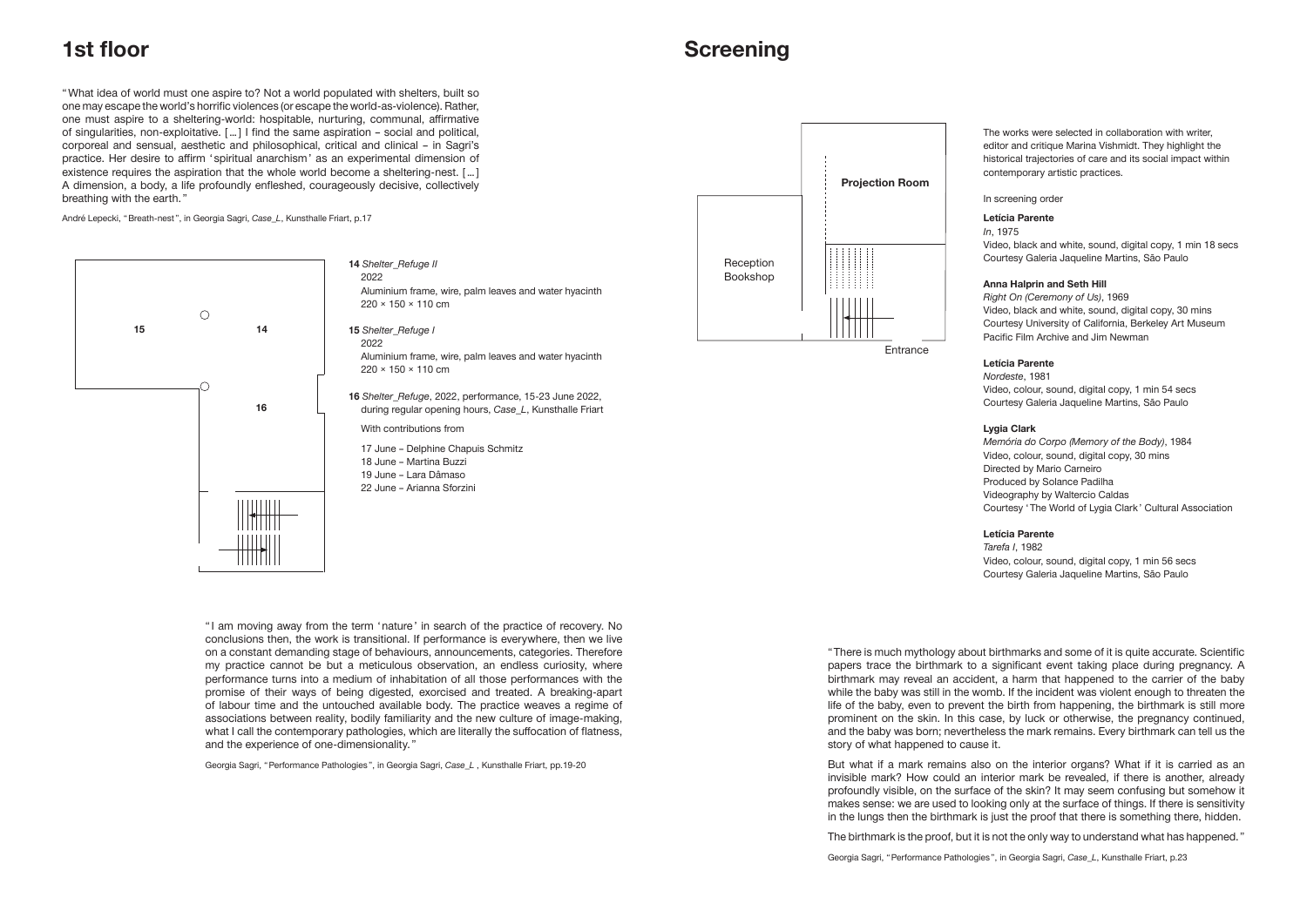Kunsthalle Friart is supported by







**Ernst und Olga Gubler-Hablützel Stiftung**



#### **Kunsthalle Friart Fribourg**

Nicolas Brulhart, Estelle Negro, Sacha Rappo, Pauline Mayor, Nicolas Horvath, Julie Folly, Pierrick Brégeon/ Eurostandard, Chi-Binh Trieu, Fabian Stücheli, Boris Siradovic, Marie-Laure Baron, Jörg Bosshard, Stephan Weber, René Zosso, Bernhard Zitz, Anja Delz, Jack Sims, Atelier 48, Clémence de Weck, Friends of Friart, Conceiçao Silva Carvalho, Teresa de Sousa Celestino-Cardoso

#### **Commented tours, mediation and school visits**

Registration and request for information by e-mail to mediation@friart.ch or by phone 026 323 23 51 Program developed by Fanny Delarze (Kollektiv Ortie)

#### **Events**

8 JUL, 18:00, Guided tour with the Friends of Friart (FR-DE) 30 JUL, 19:00–23:00, End of season Fribar

#### **The artist would like to thank**

Nicolas Brulhart, the team of Kunsthalle Friart and Eleni Riga for everything. Nicolas Brulhart, André Lepecki and Monika Szewczyk for their contributions to the catalogue. Martina Buzzi, Delphine Chapuis Schmitz, Lara Dâmaso and Arianna Sforzini for their invaluable creative and intellectual contribution to the performance *Shelter\_Refuge*. Marina Vishmidt for her essential role in the film selection and Ana Janevski for her kind advice. 'The World of Lygia Clark' Cultural Association, Daria Halprin, the Berkeley Art Museum and Pacific Film Archive and Jim Newman, Letícia Parente's family and Galeria Jaqueline Martins for trusting us with the works of these essential artists. Mai-Thu Perret and Bea Schlingelhoff for sharing their thoughts and connecting their art practices with *Case L.* Freddy Gizas for his essential help and technical expertise and Alegia Papageorgiou for introducing us. Stathis Mamalakis for his incredible work on photographing the exhibition and his friendship. Stefania Stouri for her continuous studio assistance. The Breeder Gallery (Stathis Panagoulis, George Vamvakidis, Nadia Gerazouni, Alkistis Tsampouraki and Eleni Lozou), Diego Singh and Central Fine, Miami for their sustaining support. And the 'Atelier des peintres amateurs '.

*Case L* is the study of a recurring case that emerged through IASI sessions, namely that of panic attack. The exhibition unfolds in Friart as a spatial, metaphysical, felt and ideological structure. Its steps include the manifestation, expression, treatment and recovery in a path favoring transversality and connectivity over the segregation of knowledge and perception.

#### **Georgia Sagri** (b. 1979, Athens) is an artist. She is the tenured professor of Performance at the Athens School of Fine Arts. At the center of her practice lies an exploration of performance as an ever-evolving field within social and visual life. Much of her work is influenced by her ongoing engagement in political movements and struggles, regarding issues of autonomy, empowerment and self-organisation. She has exhibited internationally in various solo and group exhibitions: de Appel, Amsterdam, Netherlands (2021); Mimosa House, London, England (2020); TAVROS, Athens, Greece (2020); Portikus, Frankfurt/ Main, Germany (2018); Kunstverein Braunschweig, Germany (2017, 2018); Cycladic Museum, Athens Greece (2017); Museum of Modern Art, Warsaw, Poland (2016); Sculpture Center, New York, USA (2016); KW Institute for Contemporary Art, Berlin, Germany (2016, 2015); Forde, Geneva, Switzerland (2015); Kunsthalle Basel, Switzerland (2014); MoMA PS1, New York, USA (2013); Museum of Modern Art, Warsaw, Poland (2013); Guggenheim Bilbao, Spain (2011); MoMA, New York, USA (2011); Macedonian Museum, Thessaloniki, Greece (2011); The Dakis Joannou Collection, DESTE Foundation, Athens, Greece (2006). Sagri has also participated in documenta 14 (2017), Manifesta 11 (2016), Istanbul; Biennial (2015), Lyon Biennial (2013), Whitney Biennial (2012), Thessaloniki Biennial (2011), and Athens Biennial (2007). Her first monograph catalogue was published by Sternberg Press, following her solo exhibitions *Georgia Sagri Georgia Sagri* at Kunstverein Braunschweig, and *Georgia Sagri and I* at Portikus. Her book *Stage of Recovery* was published by Divided Publishing in May 2021.

*Case\_L* is the deployment, in the form of an exhibition, of artist Georgia Sagri's practice of self-recovery and her ongoing research on the physiological and pathological conditions of the body in hyper-capitalist society.

A series of techniques (breathing, movement, voice) named IASI (recovery in greek) are used for the preparation of and self-recovery from demanding performance pieces and shared to help others in one-to-one sessions that follow a protocol of confidentiality.

Through attention to the *diaphragm* — metaphorically suggested by the artist as *horizon* — the exhibition opens up the possibility of recovery from the mechanisms of aggression and fragmentation in which the body is considered an extractable resource.

In Friart, Georgia Sagri continues her unique approach of the exhibition as a multi-faceted assemblage of mediums and relationships, including a week-long performance piece entitled *Shelter\_Refuge* along with her works, drawings and writings.

The exhibition is curated by Nicolas Brulhart Assistant curator: Eleni Riga